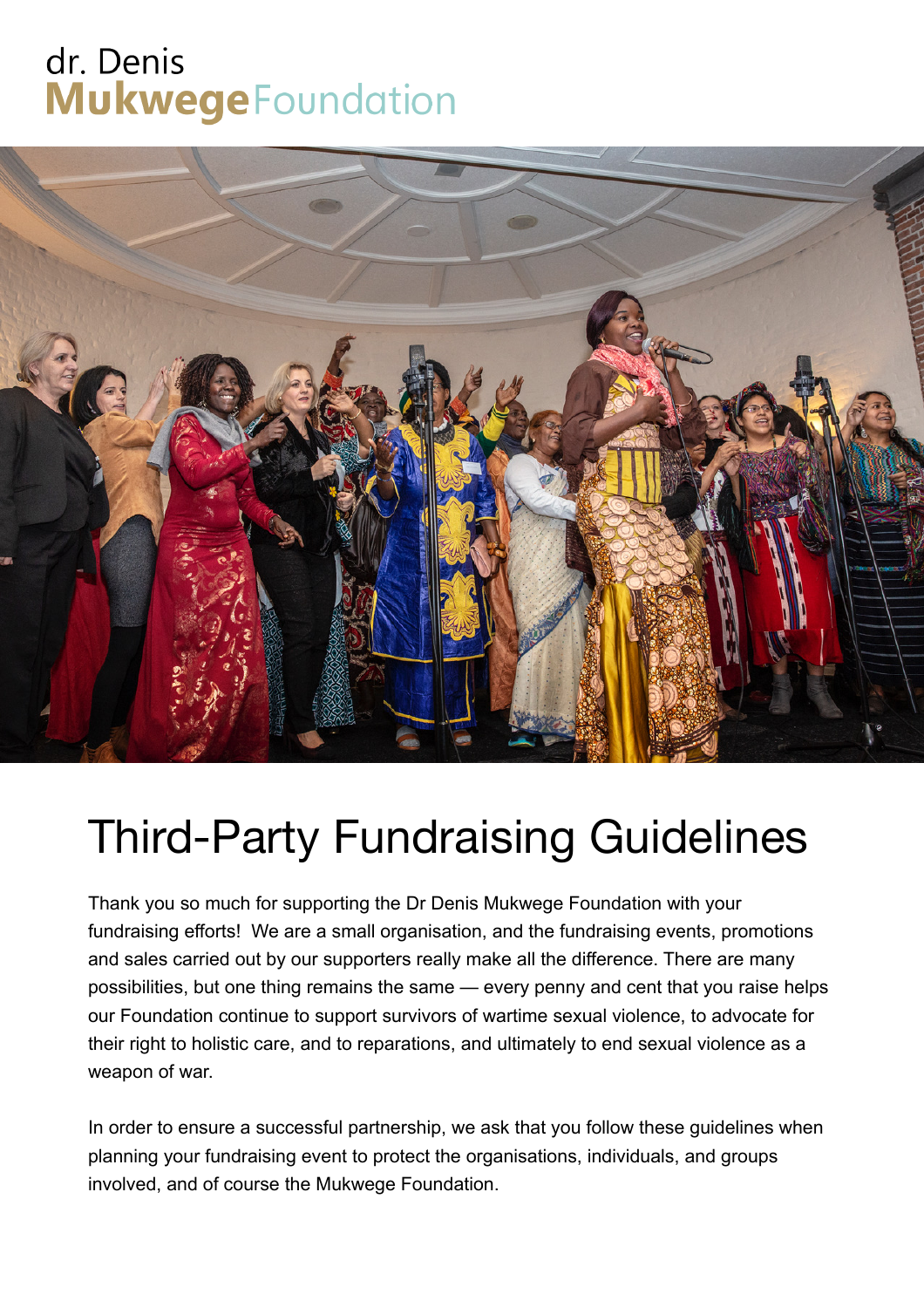A third-party fundraising event is any activity or project that is hosted by an organisation, individual, or group in the community that benefits the Mukwege Foundation. It can be online or offline. The organiser should always keep in mind the Foundation's mission, vision, and values and should not include any aspect that would potentially detract from these important standards and jeopardise the Foundation's positive reputation, or the goodwill of our supporters and partners.

## **Requirements**

- 1. All fundraising events, projects, and promotions must be approved by the Foundation in advance. Please contact us by email at info@mukwegefoundation.org no less than 15 days before your planned fundraising event to discuss and agree your plans.
- 2. Fundraising activities must maintain the integrity of the Mukwege Foundation's identity.
- 3. Any use of the Mukwege Foundation name or logo must be approved in advance by the Mukwege Foundation's staff and cannot be used for any other purpose besides the approved activity.
- 4. For legal reasons, approved third party fundraising activities/materials must refer to "benefiting the Dr. Denis Mukwege Foundation." They may not be represented as "sponsored by," "conducted on behalf of," or any other similar wording.
- 5. The Mukwege Foundation is not liable for any costs associated with third-party fundraising activities, nor can we assume responsibility for any debts incurred.
- 6. The organiser of the fundraising activity is responsible for all promotion and marketing of the event.
- 7. The individual or organisation conducting the third-party fundraising event must prominently disclose to donors the exact percentage of gross proceeds that will be donated to the Mukwege Foundation. The percentage of gross proceeds to be received must be agreed upon by the Mukwege Foundation in advance of the fundraising activity and its promotion.
- 8. To ensure there is a distinction between the Mukwege Foundation and all third-party fundraising efforts, the organiser must handle all money until the official donation is submitted to the Mukwege Foundation (within 30 days of the completion of the fundraising activity).
- 9. Donation receipts can be issued to donors if the Mukwege Foundation receives a legible list of donor names, addresses and donation amounts.
- 10. Fundraising activities must comply with all relevant laws and regulations.
- 11. All promotions, agreements, contracts and permits required by your community/city will be the responsibility of the organiser of the fundraising event.